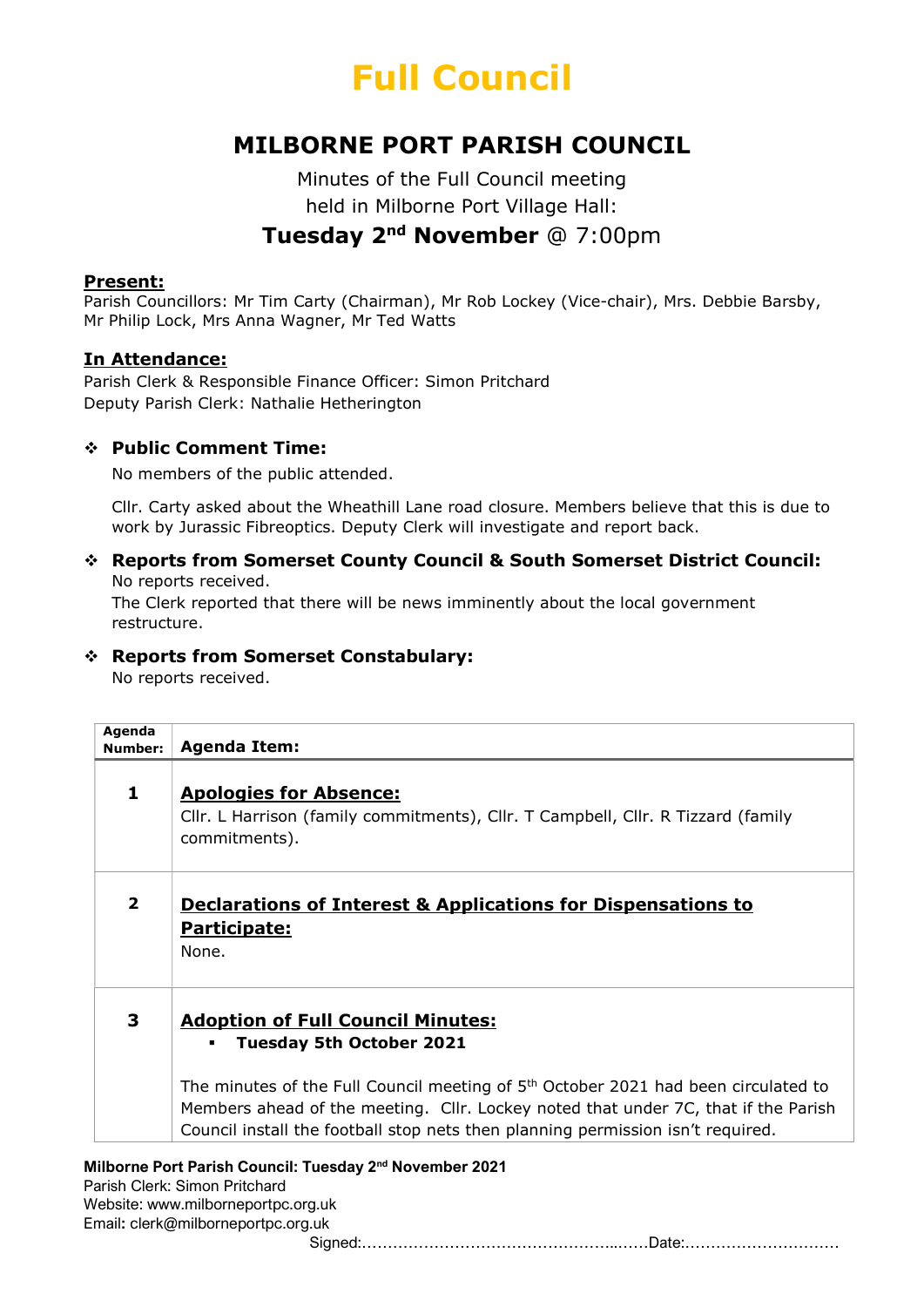# Full Council

 $\Gamma$ 

 $\mathbb{R}$ 

| 4 | <b>PARISH COUNCIL ACCOUNTS:</b>                                                                                                                                                                                                                                                                                                                                                                                                                                                                                            |
|---|----------------------------------------------------------------------------------------------------------------------------------------------------------------------------------------------------------------------------------------------------------------------------------------------------------------------------------------------------------------------------------------------------------------------------------------------------------------------------------------------------------------------------|
|   | A. Monthly Payments:                                                                                                                                                                                                                                                                                                                                                                                                                                                                                                       |
|   | The November payments list had been circulated to Members ahead of the meeting.                                                                                                                                                                                                                                                                                                                                                                                                                                            |
|   | The full listing is on the Council website. www.milborneportpc.org.uk/finance/                                                                                                                                                                                                                                                                                                                                                                                                                                             |
|   | CIIr. Lock proposed that the monthly payments were accepted, seconded by<br>Cllr. Barsby and resolved unanimously.                                                                                                                                                                                                                                                                                                                                                                                                         |
|   | <b>B. Full Council Accounts, Bank Reconciliation &amp; Balances:</b>                                                                                                                                                                                                                                                                                                                                                                                                                                                       |
|   | Th information had been circulated head of the meeting.                                                                                                                                                                                                                                                                                                                                                                                                                                                                    |
|   | Reserve Account 30/09/2021 £166,269.87                                                                                                                                                                                                                                                                                                                                                                                                                                                                                     |
|   | Current Account 30/09/2021 £3,206.10<br>٠                                                                                                                                                                                                                                                                                                                                                                                                                                                                                  |
|   | <b>C. Assets De Minimis:</b>                                                                                                                                                                                                                                                                                                                                                                                                                                                                                               |
|   | Following the creation of an asset list this year, the Council needed to set the policy                                                                                                                                                                                                                                                                                                                                                                                                                                    |
|   | for a minimum value for an item to be consider as an asset.                                                                                                                                                                                                                                                                                                                                                                                                                                                                |
|   | It was proposed by Cllr. Lock that the value be set at £200, seconded by                                                                                                                                                                                                                                                                                                                                                                                                                                                   |
|   | Cllr. Carty and resolved unanimously.                                                                                                                                                                                                                                                                                                                                                                                                                                                                                      |
| 5 |                                                                                                                                                                                                                                                                                                                                                                                                                                                                                                                            |
|   | <b>Co-Option of New Council Members:</b><br>There were no applications to consider this month.                                                                                                                                                                                                                                                                                                                                                                                                                             |
|   |                                                                                                                                                                                                                                                                                                                                                                                                                                                                                                                            |
|   | <b>Review and Re-Adopt Council Policies</b><br><b>Standing Orders</b>                                                                                                                                                                                                                                                                                                                                                                                                                                                      |
|   | <b>Financial Regulations</b>                                                                                                                                                                                                                                                                                                                                                                                                                                                                                               |
|   |                                                                                                                                                                                                                                                                                                                                                                                                                                                                                                                            |
|   | Cllr. Carty explained that these policies are informed by templates which can be                                                                                                                                                                                                                                                                                                                                                                                                                                           |
|   | easily adapted. Regarding Standing Orders, he also reported that he had been in                                                                                                                                                                                                                                                                                                                                                                                                                                            |
|   |                                                                                                                                                                                                                                                                                                                                                                                                                                                                                                                            |
|   | item agenda.                                                                                                                                                                                                                                                                                                                                                                                                                                                                                                               |
|   |                                                                                                                                                                                                                                                                                                                                                                                                                                                                                                                            |
|   |                                                                                                                                                                                                                                                                                                                                                                                                                                                                                                                            |
| 6 |                                                                                                                                                                                                                                                                                                                                                                                                                                                                                                                            |
|   | discussions with the Clerk regarding the writing of agenda; members can suggest<br>items for an agenda, but the Clerk has the ultimate power to refuse a request for an<br>Cllr. Watts proposed to have a system established whereby if two members request<br>an agenda item with which the Clerk disagrees, it be allowed. Members agreed to<br>review this issue next May; the Clerk will take advice. The Clerk reminded members<br>that the Clerk has legal responsibility for agenda items. A minimum of two members |
|   | can call a meeting and they would then be legally responsible for it and for any<br>actions/decisions arising therefrom. It was decided to revisit this issue in May.                                                                                                                                                                                                                                                                                                                                                      |

Parish Clerk: Simon Pritchard Website: www.milborneportpc.org.uk Email: clerk@milborneportpc.org.uk

Signed:…………………………………………..……Date:…………………………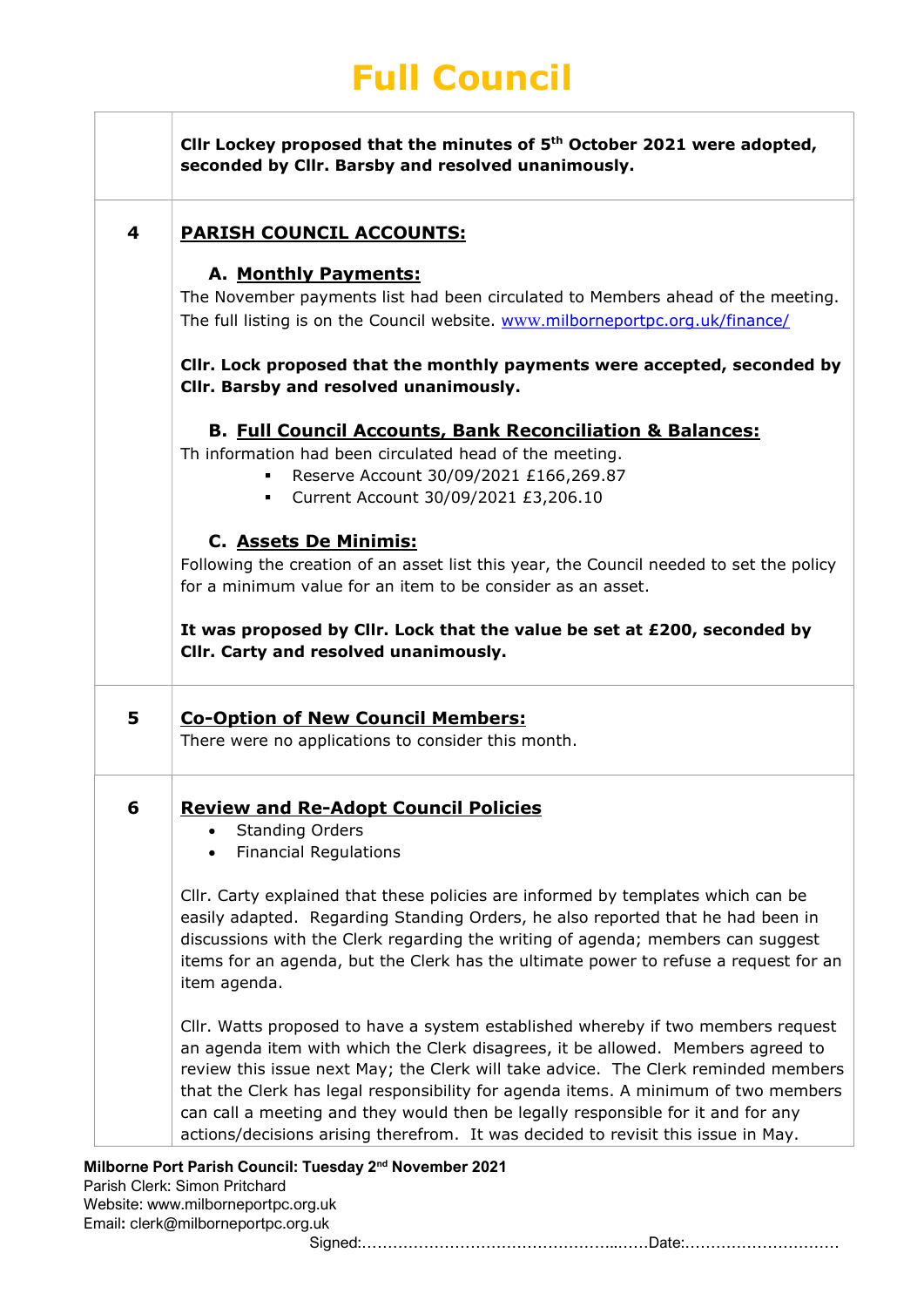|                         | CIIr. Lock proposed that the two policies be re-adopted; seconded by CIIr.<br>Barsby and resolved unanimously.                                                                                                                                                                                                                                                                                                                                                                                                                                                                                                                                                                                                                                                     |
|-------------------------|--------------------------------------------------------------------------------------------------------------------------------------------------------------------------------------------------------------------------------------------------------------------------------------------------------------------------------------------------------------------------------------------------------------------------------------------------------------------------------------------------------------------------------------------------------------------------------------------------------------------------------------------------------------------------------------------------------------------------------------------------------------------|
| $\overline{\mathbf{z}}$ | <b>Interim Internal Audit Report 2021/22:</b><br>The Clerk would like time to be able to put together an action plan in response to<br>the report and bring this back to the next Full Council meeting.                                                                                                                                                                                                                                                                                                                                                                                                                                                                                                                                                            |
|                         | Cllr. Barsby thanked the Clerk and the Deputy Clerk for their work over the last two<br>years to improve the organisation of MPPC.                                                                                                                                                                                                                                                                                                                                                                                                                                                                                                                                                                                                                                 |
|                         | Cllr. Lock commented on the advice in the report that members take turns in<br>rotation to check the accounts and bank reconciliation; the Clerk explained that this<br>is a point that has already been actioned.                                                                                                                                                                                                                                                                                                                                                                                                                                                                                                                                                 |
|                         | CIIr. Carty proposed that the report be received, and that the Clerk bring a<br>report to the next Full Council as to the recommended actions, seconded by<br>Cllr. Lockey and resolved unanimously.                                                                                                                                                                                                                                                                                                                                                                                                                                                                                                                                                               |
| 8                       | <b>Advancement of Neighbourhood Plan:</b><br>Cllr. Carty summarised the recent discussions over the requirement for more<br>staffing resources for the advancement of the Neighbourhood Plan and other<br>projects, including the laying of a proper hard-core trackway at the allotments and<br>cycle route feasibility study; he added that future projects that could be funded by<br>grants under the new local management structure.<br>Cllr. Carty and the Clerk will put together a report outlining the needs of the council<br>in terms of staffing resources. In the meantime, Cllr Carty recommended that the<br>Clerk can ask the Deputy Clerk to work for up to an extra 3 hours a week, with<br>flexibility on when and where that work takes place. |
|                         | There was further discussion about the value/influence of a Neighbourhood Plan<br>given the state of flux with the local government restructuring, phosphates and the<br>5 Year Land Supply figures/Local Plan. There was an agreement around the need for<br>a sense of urgency regarding the Neighbourhood Plan and the need to employ an<br>extra member of staff to work on projects, as current staffing does not have the<br>capacity. To this end, the idea of a December meeting was mooted by Cllr. Carty.                                                                                                                                                                                                                                                |
|                         | Cllr. Carty proposed temporary extension of hours for the Deputy Clerk be<br>accepted and that an extra Full Council meeting be held in December to<br>agree on new staffing resource; seconded by Cllr. Lockey and resolved<br>unanimously.                                                                                                                                                                                                                                                                                                                                                                                                                                                                                                                       |